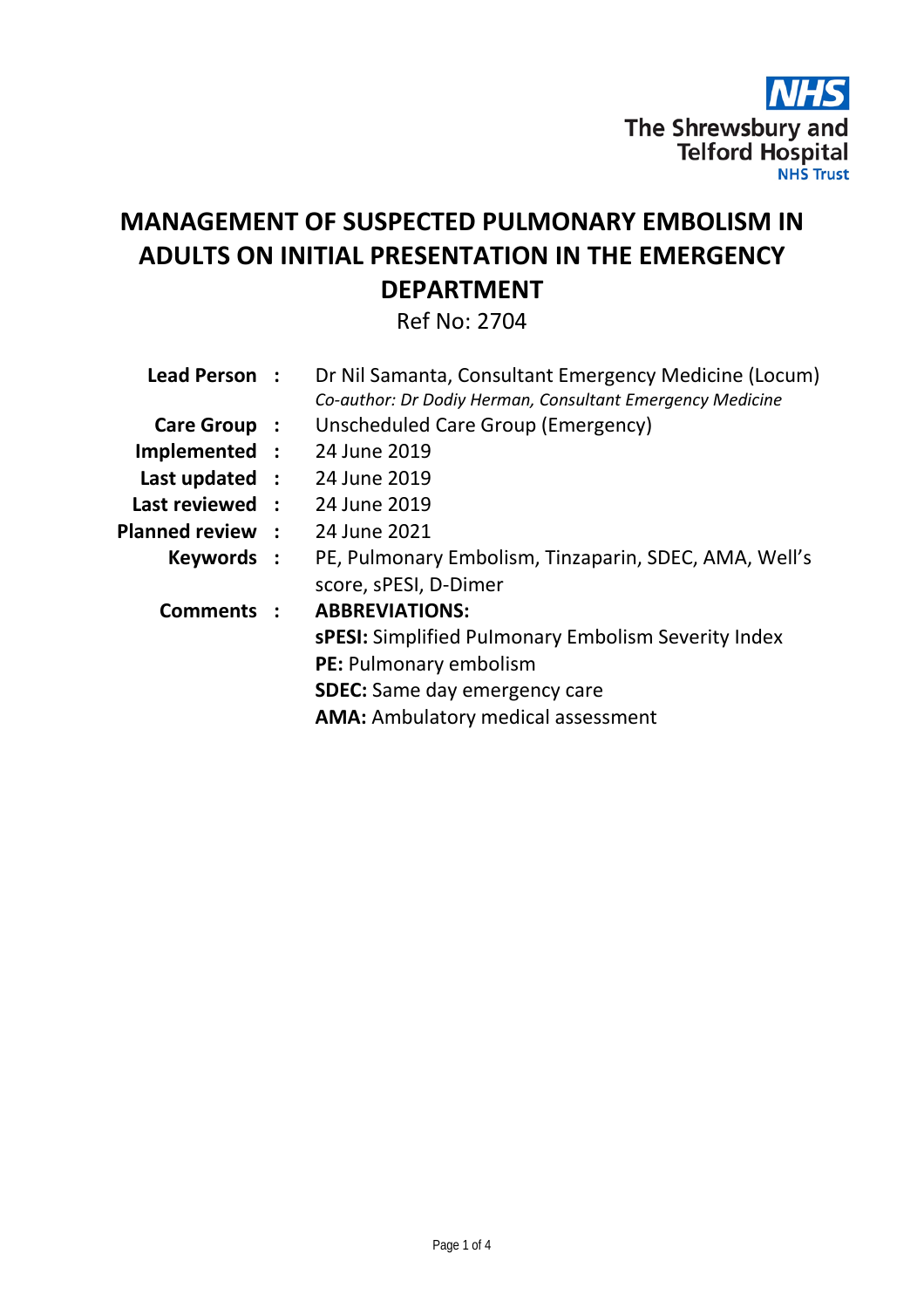# **MANAGEMENT OF SUSPECTED PE IN ADULTS ON INITIAL PRESENTATION TO ED**

(Children<18 years, pregnant/6 weeks post-partum and **IVDU** are excluded) \*

**Clinician:**

# **Date: Time: Patient details:**

| Weight: |  |
|---------|--|
|         |  |

| <b>Clinical Feature</b>                                                 | <b>Points</b> | <b>Patient Score</b> |
|-------------------------------------------------------------------------|---------------|----------------------|
| Clinical signs and symptoms of DVT (minimum of leg swelling and pain on |               |                      |
| palpating deep veins)                                                   |               |                      |
| An alternative diagnosis is less likely than PE                         | 3             |                      |
| Heart Rate >100bpm                                                      | 1.5           |                      |
| Immobilisation for more than 3 days or surgery in the last 4 weeks      | 1.5           |                      |
| Previous DVT / PE                                                       | 1.5           |                      |
| <b>Haemoptysis</b>                                                      | 1             |                      |
| Malignancy (on treatment, treatment in the last 6 months or palliative) | 1             |                      |
| <b>Clinical Probability Simplified Score</b>                            | <b>Total</b>  |                      |
|                                                                         | score:        |                      |
| <b>PE Likely</b>                                                        | >4            | Proceed Step 2       |
| <b>PE Unlikely</b>                                                      | 4 or less     | <b>D-Dimer test</b>  |

## **STEP: 1**

Clinically suspected PE (Two-level PE well's score)

**D-Dimer <500:** not for PE pathway. Evaluate for alternative diagnosis **D-Dimer >500:** proceed to **step 2**

## **STEP: 2 Simplified PE Severity Index (PESI) Score**

|                                                            | $Yes=1/No=0$ | <b>Score</b>             |
|------------------------------------------------------------|--------------|--------------------------|
| Age >80 years                                              | 1/0          |                          |
| History of cancer                                          | 1/0          |                          |
| History of chronic cardiopulmonary disease                 | 1/0          |                          |
| Heart rate $>$ /= 110/mint.                                | 1/0          |                          |
| Systolic BP <100 mm Hg                                     | 1/0          |                          |
| O2 Saturation <90%                                         | 1/0          |                          |
|                                                            |              | <b>Total Score:</b>      |
| Patients with a score of 0 are determined to be LOW risk   |              | <b>Proceed to Step 3</b> |
| Patients with a score of >0 are determined to be HIGH risk |              | <b>Admit Medics</b>      |

**sPESI**>0: Refer to **medical team**/**AMA** for admission as appropriate. **sPESI**= 0 and no **EXCLUSION** criteria (page 2): proceed to **STEP 3**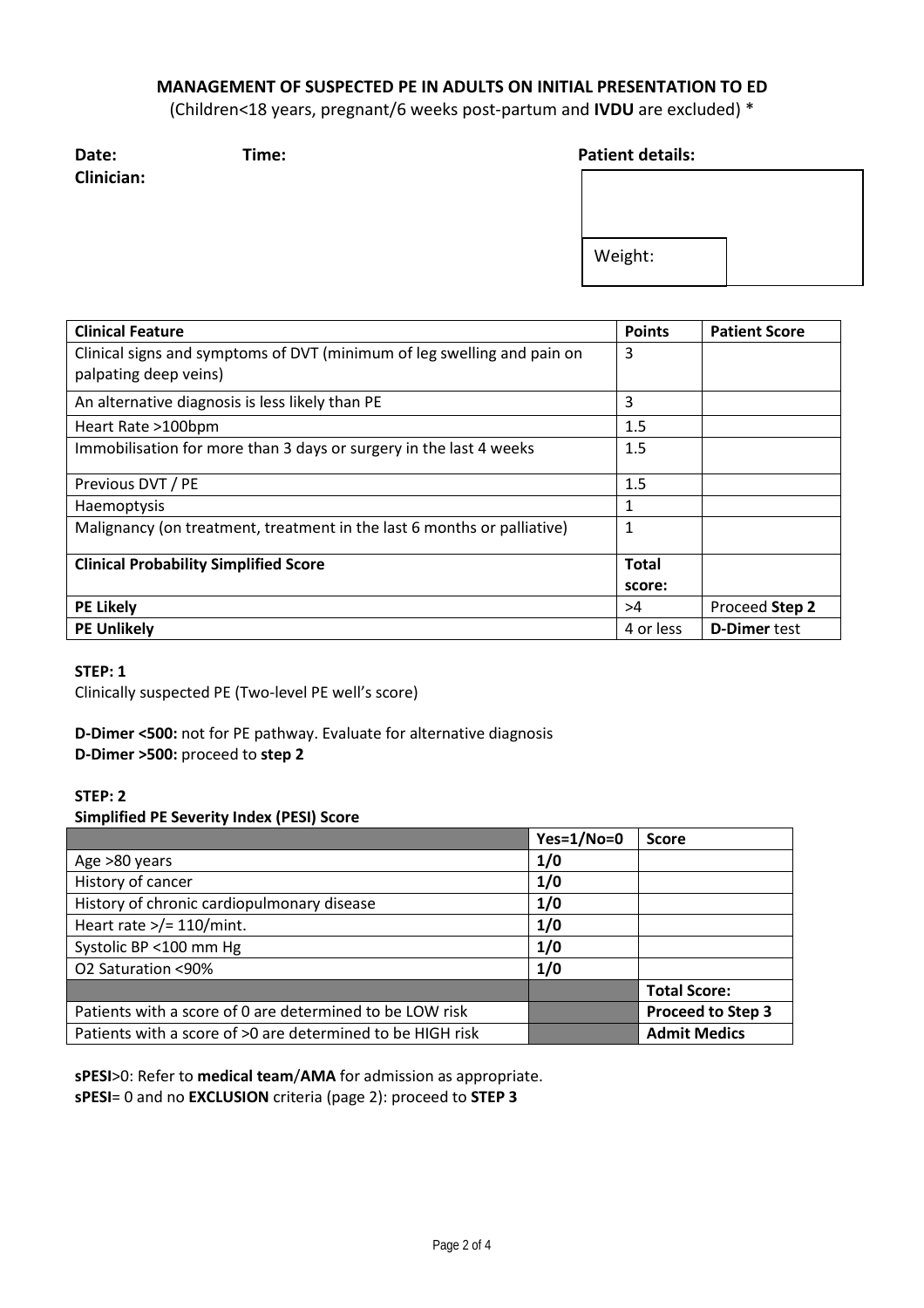#### **Exclusion criteria: \***

- Active bleeding or risk of major bleeding (eg, recent gastrointestinal bleed or surgery within last 14 days, Stroke within the preceding 10 days, Platelet < 75, previous intracranial bleeding, angiodysplasia, uncontrolled hypertension).
- On full-dose anticoagulation (INR 2 or above) at the time of the PE.
- Severe chest pain (eg, requiring opiates).
- Obesity (weight> 150kg) or other medical comorbidities requiring hospital admission.
- Chronic kidney disease stages 4 or 5 (eGFR <30 mL/min) or severe liver disease.
- Heparin-induced thrombocytopenia within the last year.
- Social reasons which may include inability to return home, inadequate care at home, lack of telephone communication, concerns over compliance etc.

## **STEP: 3**

- a) Referral for SDEC 9am to 9pm (Monday to Saturday)
- b) Ref to AMU co-ordinator for next day SDEC (Mon to Sat: 9pm to 9am and Sunday) appointment.
- c) ECG and CXR
- d) FBC, U+E, LFT, COAG
- e) Tinzaparin treatment dose s/c stat in ED and TTO as applicable.
- f) Analgesics prescription if needed
- g) Advice to return to ED if shortness of breath or increasing pain
- h) Information leaflet to be given to patient on discharge from ED

**\*Ref:** British Thoracic Society Guideline for the initial outpatient management of pulmonary embolism. Luke S Howard et al. BMJ Open Resp Res 2018;5:e000281.

## **Pre-discharge checklist:** please tick the box

- 1. Tinzaparin treatment dose administered in ED
- 2. AMU/SDEC co-ordinator informed and documented
- 3. Completed signed pathway and copy of notes to be kept in ED PE folder.
- 4. Information leaflet to be given to the patient
- 5. Telephone no of the patient to be recorded in patient details

| <b>Plan reviewed</b><br>Doctor (reg/MG/consultant) | <b>Checklist reviewed</b><br>Nurse Co-ordinator |  |
|----------------------------------------------------|-------------------------------------------------|--|
| Signature:                                         | Signature:                                      |  |
| Name:                                              | Name:                                           |  |
|                                                    |                                                 |  |

## **TINZAPARIN DOSE SCHEDULE**

This can be found on the intranet  $-$  Tinzaparin RSH only  $-$  Ref: 3685